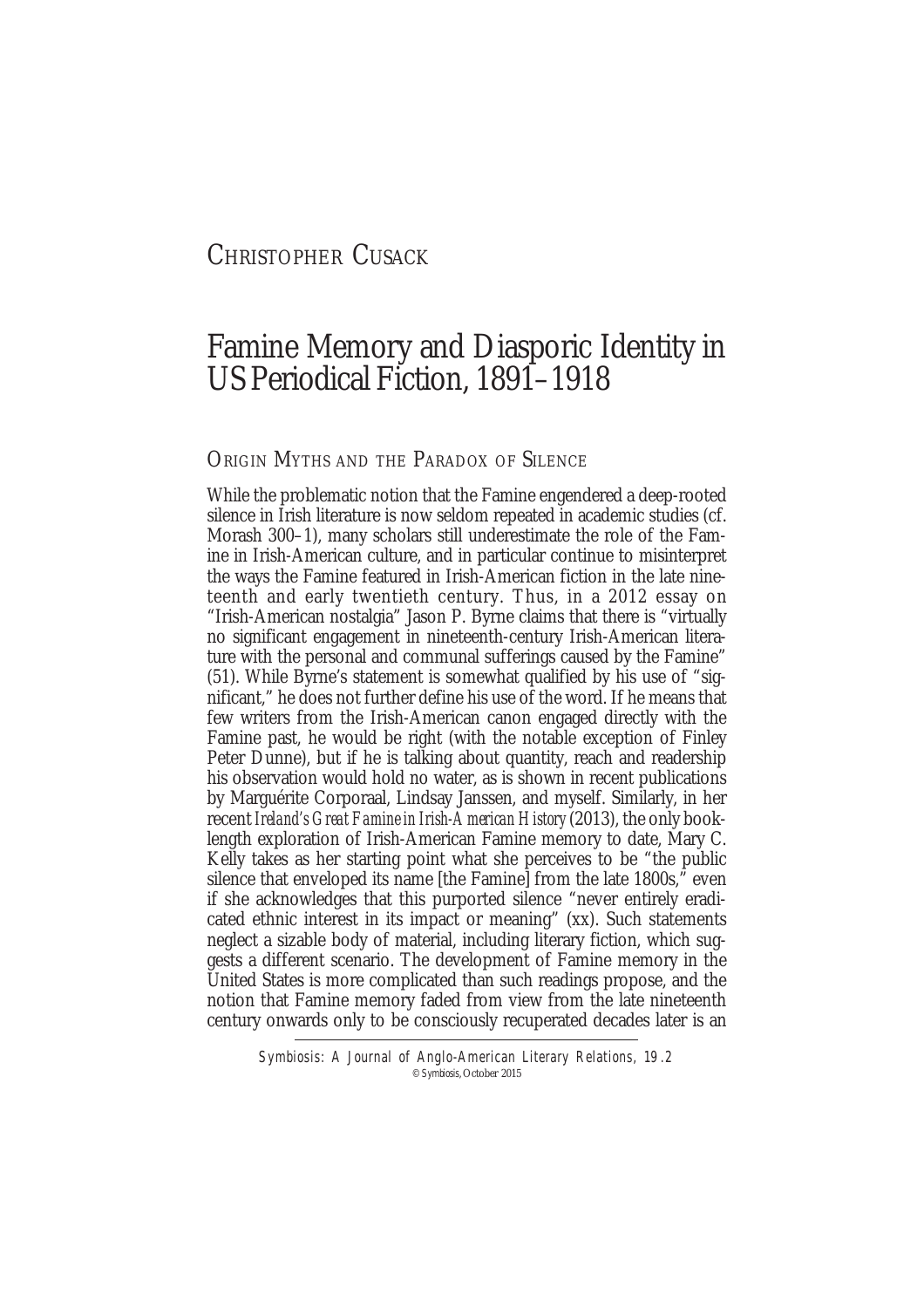oversimplification.

This article is concerned with one aspect of this question and aims to qualify the dominant view of Famine memory in the United States as being marked, as Kelly would have it, by a tension between sublimation and reappearance (xvi). Kelly's theory suggests that the memory of the Famine slowly disappeared as Irish immigrant communities went through what John Belchem has termed "ethnic fade," the notion that, as members of the Irish diaspora become more fully integrated or absorbed in their host culture, their ethnic background becomes less marked and loses significance (Belchem, "Freedom" 34–5; Belchem, "Nationalism" 103). Belchem, Don MacRaild, Roger Swift, Alan O'Day and others have taken issue with this notion; as MacRaild points out with regard to the Irish diaspora in Britain, even later generations of immigrants continued to self-identify in "hybrid Irish terms," partly because throughout the nineteenth and twentieth centuries there was a continued influx of new Irish immigrants even in later-generation diasporic communities (MacRaild 3).

Similar conditions apply to the American case. Indeed, arguments regarding the disappearance (or suppression) of Famine memory in Irish-American culture appear paradoxical in light of the fact that the event has for a long time been considered central to mainstream Irish-American ethnic identity (Nash 30) – not just by Irish-Americans, but also by others writing about Irish immigrants in the US and their descendants. During the last decade of the nineteenth century and the first decades of the twentieth, pieces on immigration in high-circulation popular journals such as *Atlantic Monthly* and *Century Magazine* all mentioned the influence of the Famine on the influx of Irish in America as a matter of course. Writing in 1896, the American journalist Henry Childs Merwin simply referred to "the Irish famine of 1846" to start his analysis of the Irish presence in the US (291); in 1900, Kate Holladay Claghorn, a frequent commentator on US immigration, considered it almost self-explanatory that Irish migration to the US started with the Famine (536); and in 1914 Wisconsin sociology professor Edward Alsworth Ross suggested that "the famine of 1846–48" brought the dregs of Ireland to American shores (while earlier and later waves of Irish emigration brought "a type that was superior to those who remained behind") (950). Further examples are not hard to find. During this period, US immigration was a political hot-button issue (leading to restrictions on immigration from particular countries and eventually resulting in a series of infamous immigration acts between 1917 and 1924), so there would have been significant interest in the topic. As the Irish were one of the largest and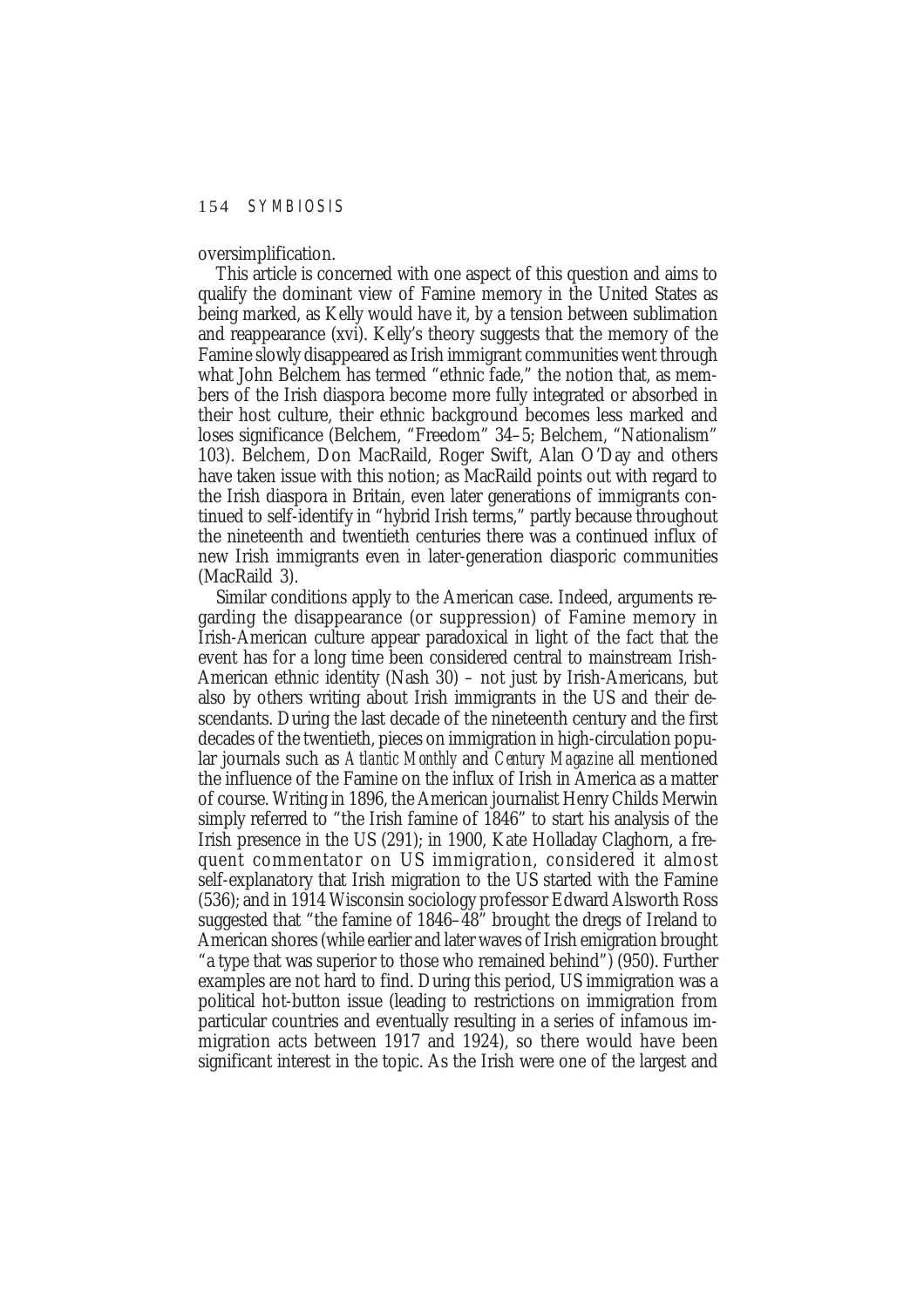most conspicuous recent immigrant groups and the Famine was widely known to have been a major catalyst of Irish emigration, it is not surprising that writers referred to the event but thought it unnecessary to discuss it in too much detail.

# EXILE, DIASPORIC MEMORY AND IRISH ATLANTICISM

Historically, many Irish-Americans have tended to consider this causality self-evident too: the Famine is "the event that is popularly believed to have caused the Irish diaspora" (Byron 294–5). Regardless of whether or not such blanket claims are historically correct, the centrality of the Famine to Irish-American self-conceptions is axiomatic. In this sense, the focus on the Great Famine as the point of origin renders Irish emigration somewhat of a textbook example of a diaspora. In Kevin Kenny's view, "the famine dispersal can usefully be described in diasporic terms: the single catastrophic event, the involuntary migration, the sustained migration to several destinations at once, the strong international sense of grievance and exile thereafter" (144). While this focus on the Famine downplays the impact of other factors, it facilitates the development of coherent narratives which mould a largely uniform diasporic identity. Particularly for second- or third-generation Irish-Americans who themselves did not emigrate during the Famine, the event and the resultant wave of emigration constitute an easily identifiable and assimilable foundation narrative; in J.J. Lee's formulation, "the memory of the Famine became the focal point around which crystallized Irish America's search for historical understanding of why they found themselves where they were" (22).

Central to this narrative of the Famine diaspora, as Kenny's observation indicates, is the persistent sense that Irish migrants are in fact exiles, forced by circumstance and the machinations of a colonial government to leave their idyllic home. As Kerby Miller has shown, while the exile topos was used "sporadically and situationally" in individual discourse, it is much more prevalent in collective discourse, including literature, newspapers and songs (80). Indeed, the transgenerational proliferation of the exile topos and the way cultural identity is conceptualised and framed render much Irish-American writer key examples of diasporic memory. In the words of Andreas Huyssen, diasporic memory "is by definition cut off, hybrid, split" and thus shares many characteristics with memory per se, which is always "an act of *recherche* rather than recuperation" (152). After all, as William Safran observes, "the members of a diaspora may or may not have adjusted to life in the hostland, but they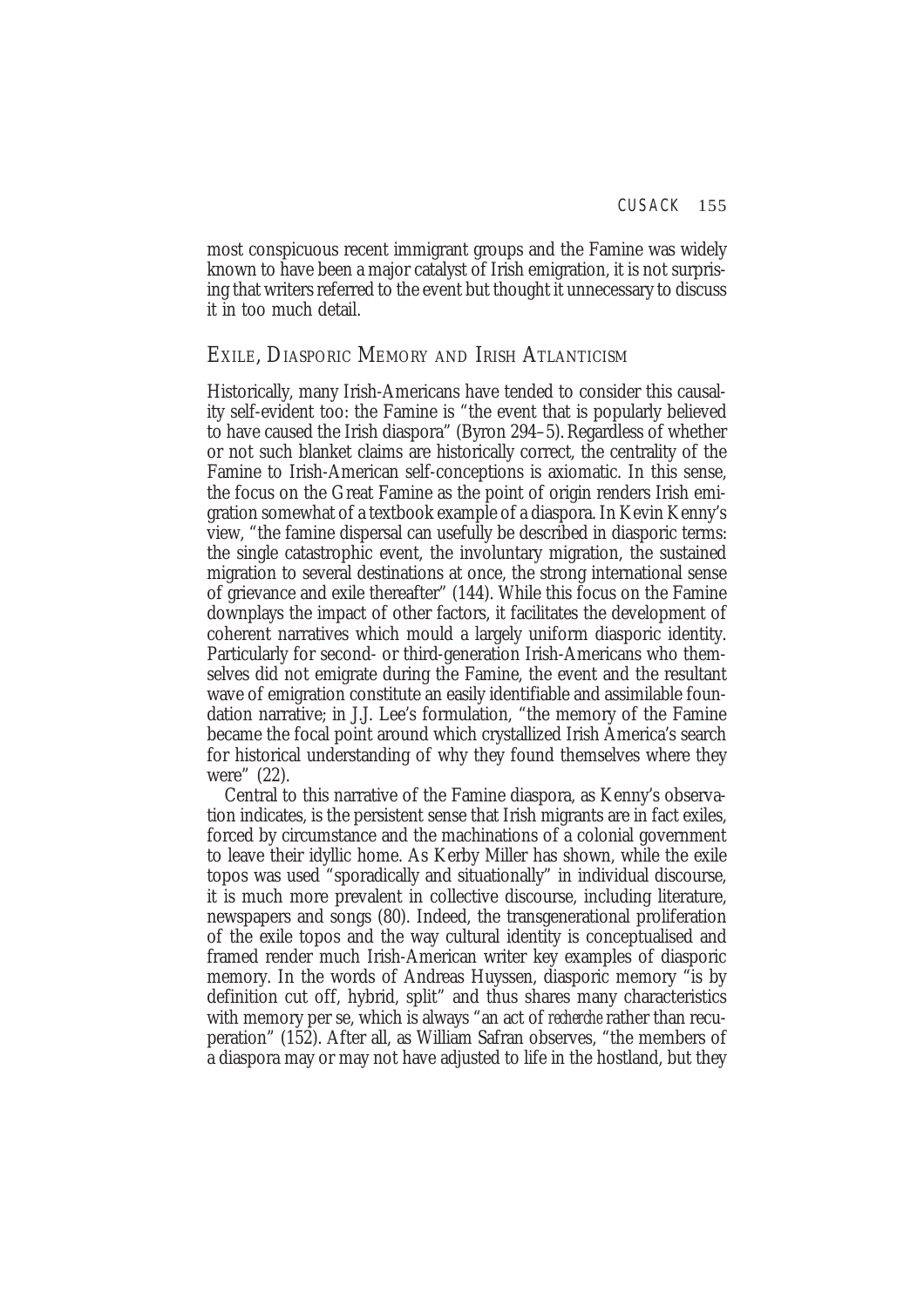have a spiritual, emotional, and/or cultural home that is outside of the hostland" (13). The belief that Irish emigrants are exiles from Ireland is one of the most conspicuous products of this dynamic.

In light of this interplay between memories of home and the realities of the new host country, it is useful to consider Famine memory in a transatlantic context. Irish memory studies in particular has recently become increasingly focused on transnational constructions of cultural memory. As Oona Frawley writes, "[m]emory becomes a conduit to a particular past, but, simultaneously, because it distorts and stretches, invents and alters, it constructs a new Ireland, one that never was, and passes it on to descendants for whom Ireland never was" (4). In this sense, she argues, "Irishness is inherited as narrative and not experienced directly in many cases, leading to a sense of Ireland that is preserved in the past" (6). Moreover, as Peter D. O'Neill and David Lloyd write, an Atlanticist approach enables scholars to move from an exclusive focus on "the trajectory of the Irish as one of emigration from Ireland and assimilation to the nation of arrival" to "[t]he notion that the Irish experience may have been defined as much by movement itself, and by processes of encounter, competition and solidarity" (xvi). The construction of diasporic identity in fiction is a key example of this double bind.

# THE FAMINE IN IRISH-AMERICAN FICTION

As my examples show, the identification of the community with the famine past is firmly entrenched in written accounts. Still, it is true that for an event the scale of the Famine the amount and scope of reference in newspapers and fiction could plausibly be expected to have been higher. It is definitely the case that the Famine's presence in Irish-American popular novels became less pronounced from the late 1880s onwards, as the moral didacticism of Mary Ann Sadlier and similar authors fell out of fashion, to be superseded by the urban realism of authors like James W. Sullivan and "lace-curtain" fiction by writers such as Maurice Egan and Katherine Conway.<sup>1</sup> Yet this development did not in fact signify a disappearance of the theme. Rather, as is also demonstrated by the results of the Relocated Remembrance research project at Radboud University Nijmegen, The Netherlands, the spread of Famine fiction continued in mass-market periodicals. While the diminishing representation of the Famine in novels would suggest that literary interest in the event subsides or, as scholars such as Mary Kelly suggest, the memory becomes increasingly repressed as a shameful episode that could "undermine Irish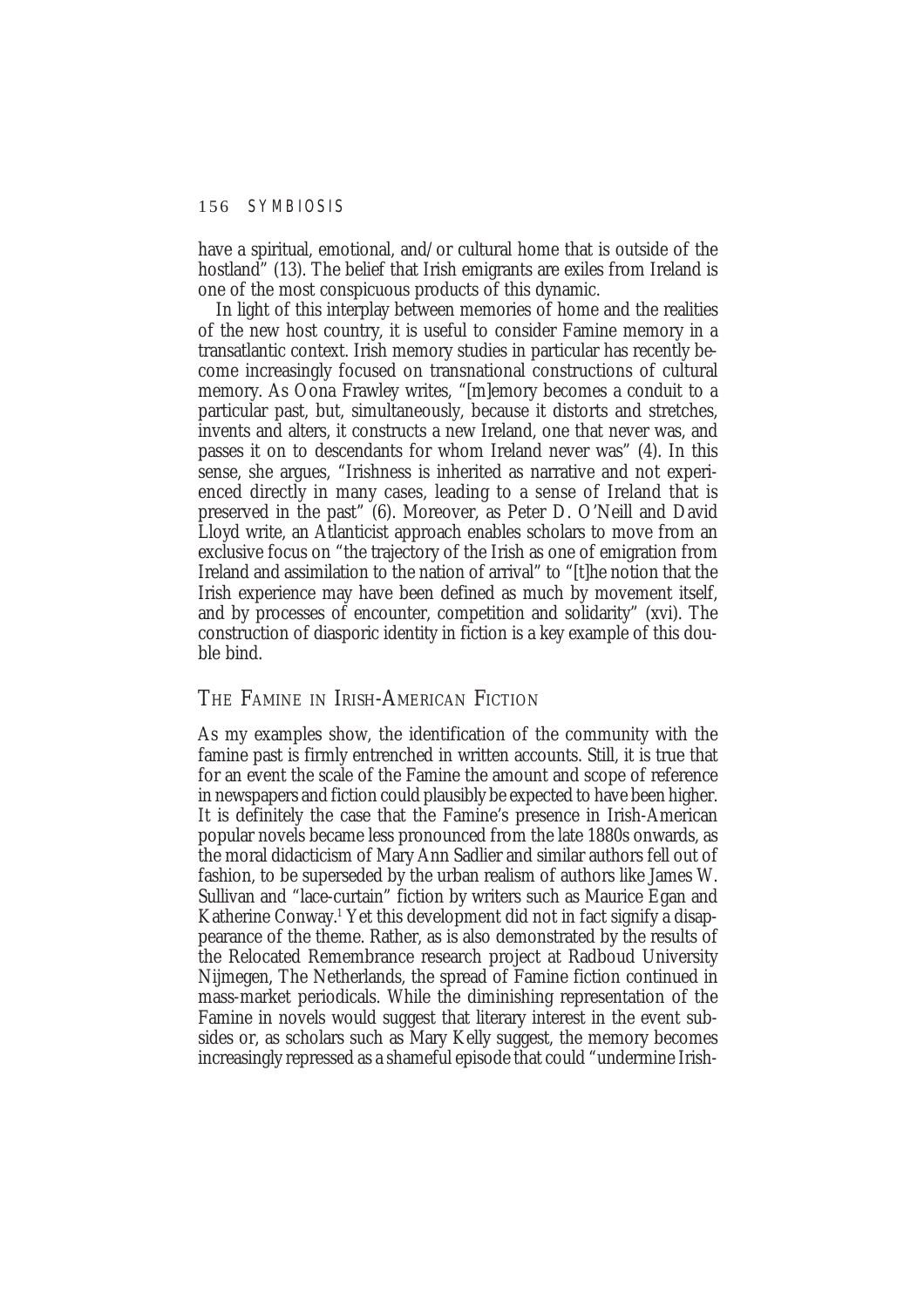American progress" (Kelly xviii), this alternative literary record demonstrates that it remained an significant element both of Irish-American self-imaginations and of American examinations of Irish-American diaspora culture in periodical fiction. While I do not want to overstate the importance of the Famine in Irish-American discourse, as in absolute numbers it was a relatively minor concern, this material demonstrates that Famine memory was neither merely an ethnic minority interest nor in any significantly demonstrable sense consciously repressed.

An important reason for the erroneous conviction that the memory of the Famine became entirely sublimated is the sheer amount of underresearched material. As Charles Fanning pointed out in 2000, "[u]ncollected early Irish-American stories are a rich hoard, yet to be fully examined" (183). Similarly, Robert M. Dowling has argued that "there exists an as-yet-undiscovered reservoir of ethnic and workingclass writing from this period [the late nineteenth and early twentieth century] that deserves to be funneled into the larger U.S. literary tradition" (2). However, as more periodicals from the period are digitised and made available online, it becomes easier to access and use these sources, via such online repositories as the Library of Congress' *Chronicling America* database, the Internet Archive, the Open Library, UNZ.org and the HathiTrust digital library. This development will facilitate research on literary production in late nineteenth- and early twentieth-century periodicals and newspapers and enable scholars to gain a fuller overview of Irish-American writing of this period.

Fascinatingly, while many Famine stories (both literary and journalistic) appeared in publications which catered primarily to the Irish ethnic community, such as the *Irish-American* and *Irish World* newspapers, and Catholic periodicals such as the *Rosary Magazine*, the *Catholic World* and the *Messenger*, there is also a number of texts in immensely popular periodicals such as *Harper's Weekly*, *Scribner's Magazine*, *Century* and *McClure's Magazine*, whose circulation was anywhere between 150,000–300,000 in the period under discussion (Nourie and Nourie). Moreover, some of these stories were written by authors without an Irish background, further demonstrating that the Famine, or at least a particular version of the event, had entered the American mainstream, likely as a result of the increasing assimilation of Irish immigrants.

In general, it is possible to distinguish several categories of short stories in US journals of this period, in terms of readership and/or themes. First of all, many journals reprinted Irish stories, such as Mrs J.H. Riddell's "The Pity of It," originally from 1894, which was reprinted in the January 1897 issue of *McClure's*. Thematically very similar but originally written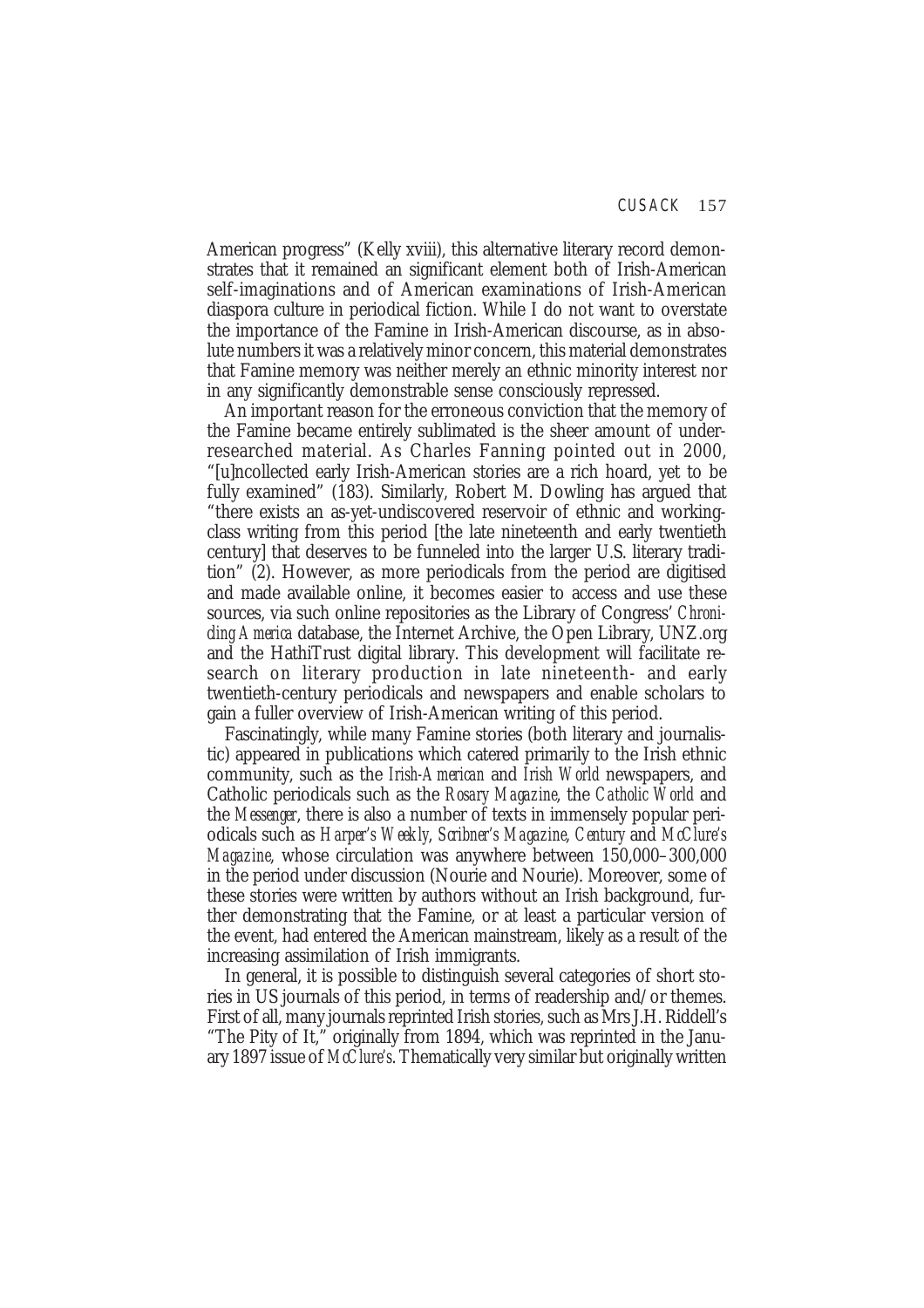for a different audience are stories about Famine written by Irish-American authors, often for an Irish-American (or American Catholic) readership, such as John A. Foote's "The Honor of Shaun Malia," which appeared in the October 1900 issue of the *Catholic World*, and P.J. Coleman's "Outrooted," which appeared in *Rosary Magazine* in 1905. Also written for the US market, but for a less niche readership, are chapters from Alexander Irvine's well-known *My Lady of the Chimney Corner* (1913), which was first serialised in *McClure's* and became a bestseller and "virtually a perennial" in Ireland as well (Foster 26). The third category is somewhat debatable and concerns stories which are not directly about the Famine, but which consciously refer back to well-known representations of famine, transposing familiar Irish imagery to American contexts, particularly the tenement slums. This includes stories such as Kate McPhelim Cleary's "The Mission of Kitty Malone" (1901) and Harvey J. Higgins's "The Exiles" (1906), which use tropes familiar from earlier Irish and Irish-American fiction to depict Irish-American life in urban settings.

In what remains of this article I will discuss two stories from the fourth category, stories about the role of the Famine in Irish-American culture. Both published in *Scribner's Magazine*, Octave Thanet's "Tommy and Thomas" (1892) and Mary Synon's "My Grandmother and Myself" (1916) place the memory of the Famine in an American context and thematise acts of recall. In so doing, as I will argue, these stories call into question received notions of Irish-American identity and the role of Famine memory in its development, and by so doing also problematise later scholarly accounts of these issues.

As Ann Rigney has argued, fiction is an important medium for the development and transmission of cultural memory. In the case of the stories discussed here, the Famine functions as a node of diasporic memory, which can be critically interrogated. Such nodes can be considered "imaginative resources for generating new meanings and contesting old ones" (Rigney 19). Indeed, though often disregarded by scholars, popular fiction, including stories in high-circulation periodicals, is a highly useful source to gauge the popular interest in particular issues of memory. The stories discussed here were published in *Scribner's Magazine*, whose circulation during this period was between 150,000 and 215,000. These stories were moreover lavishly illustrated and republished in book form, suggesting that the publisher believed they would appeal to a wide audience. Thematically, these stories are particularly interesting because they are self-conscious critical explorations of the role of Famine memory in the development of Irish-American identities.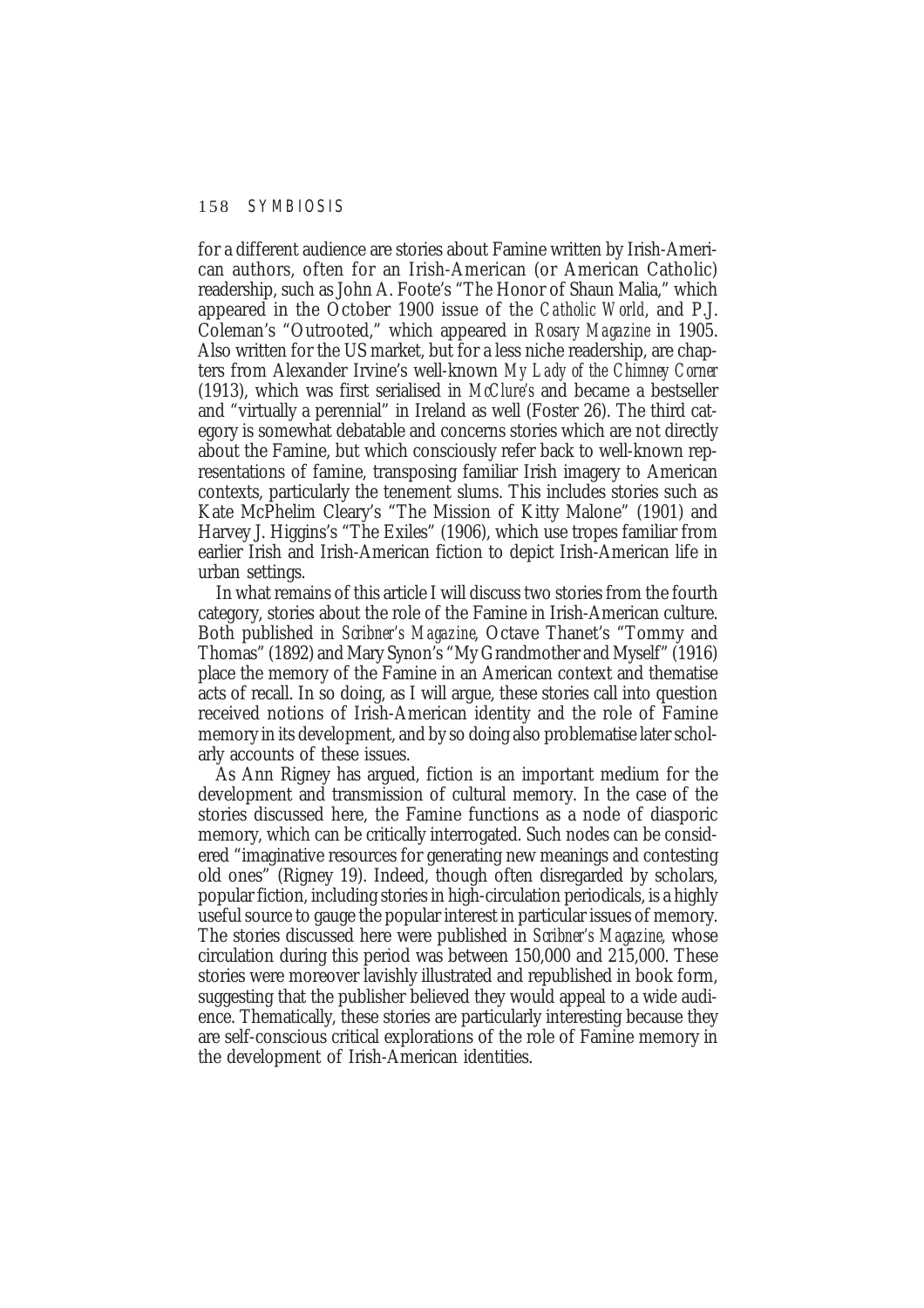# MEMORY AS A STIMULUS FOR SUCCESS: OCTAVE THANET, "TOMMY AND THOMAS" (1892)

Octave Thanet's "Tommy and Thomas," first published in *Scribner's Magazine* in October 1892, traces the social ascent of an Irish-American character and the effect of his Irish heritage on his rise to success. Although Alice French, who published under the pseudonym Octave Thanet, was not of Irish descent herself, she had a marked interest in Irish-American affairs and the history of the Famine. This transpires most clearly in a genre-crossing tale she published in *Century Magazine* in January 1891, "An Irish Gentlewoman in the Famine Time," a wellresearched twelve-page meditation on the Famine, which gives a short overview of administrative and charitable responses to the crisis by focusing on letters (purportedly) written by a Cork upper-class woman, Miss Martha "C—", who, according to Thanet, acted as a proxy for her US-based brother, the landlord of an estate in "D—", Co. Cork, together with her sister Katherine.2

"Tommy and Thomas" is the third instalment of a six-part series of stories and vignettes by Thanet titled "Stories of a Western Town," which were published in *Scribner's* between August 1892 and February 1893 and later republished as a book by Charles Scribner's and Sons, the publisher of *Scribner's*, with the original illustrations by A.B. Frost. The individual stories of the sequence focus on a number of the city's inhabitants, including immigrants from various ethnic backgrounds, such as German and Irish. "Tommy and Thomas" is primarily concerned with establishing which qualities give an immigrant – or, for that matter, any social climber – legitimacy in terms of class relations, such as a good education. However, the example of the protagonist, Tommy Fitzmaurice, a lower-class Irish-American boy who eventually becomes firmly established in the American upper-middle class, is striking both for its use of Irish history as, paradoxically, an adjuvant for the process of assimilation, and for its ultimate belief in a class-related essentialism that facilitates Tommy's rise. A talented student and dutiful son, Tommy is the focus of his parents' social ambitions; while his father, an honest saloonkeeper, and his mother have no express desire to improve their own situation, their son's education and advance in the world is of the utmost importance to them. The high school valedictorian oration which inaugurates Tommy's rise is particularly successful for its reference to his family's Famine past and the benevolence of a landlord (not the family's own) which saved his father's life: "It was the story of the famine that really captured the audience; and Tommy told it well, with the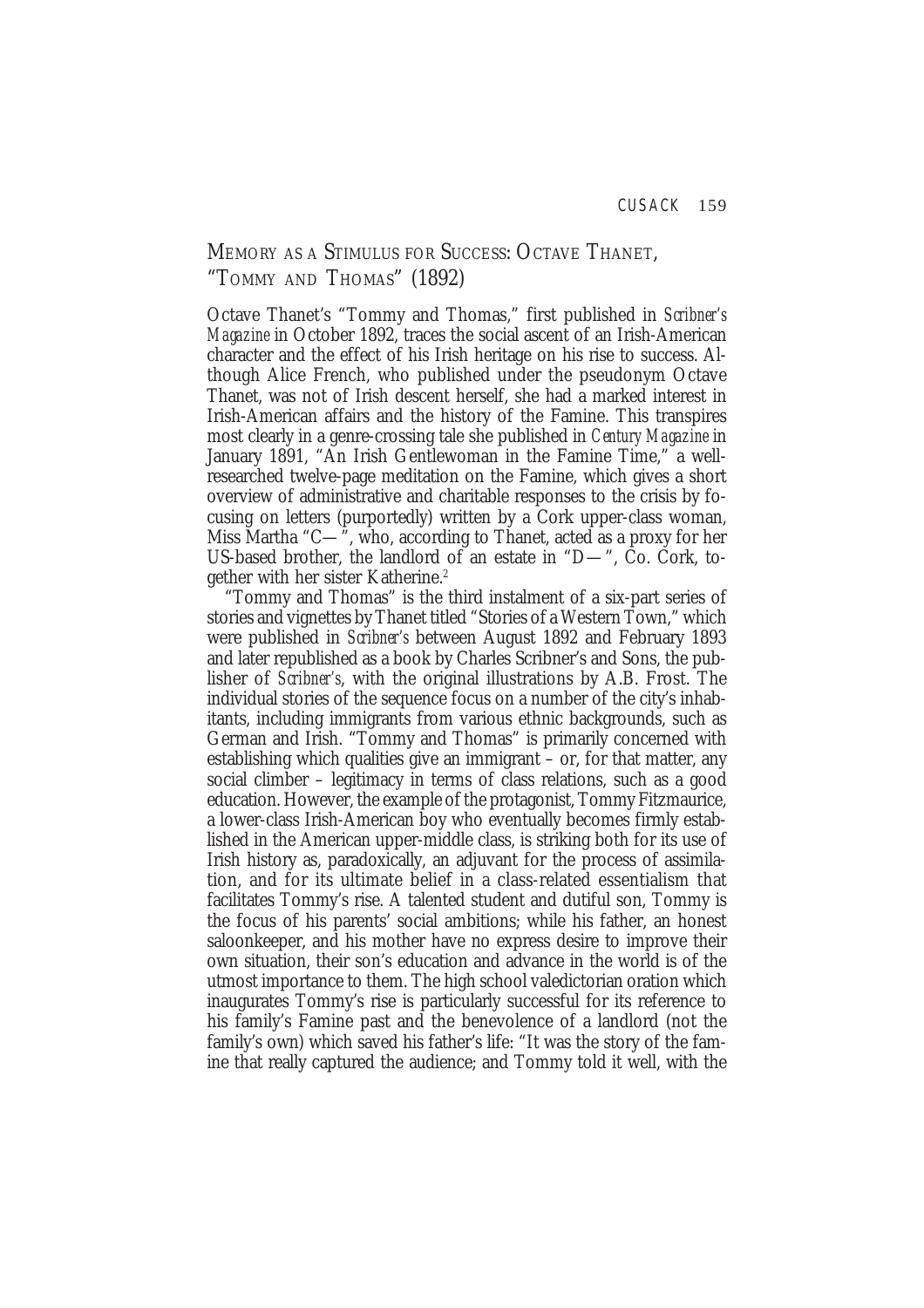true Irish fire, in a beautiful voice" (452). It brings his audience to their feet and is "printed in both the city papers" (ibid.).

Significantly, however, Tommy only decides to include this story at the behest of an itinerant rich society lady, a certain Mrs Carriswood, who becomes interested in Tommy's progress after meeting him at the house of a wealthy classmate of Tommy's. The speech is titled "The Triumph of Democracy" and was originally a rather anodyne discussion of the American political ideal. However, explaining his own stance to Mrs Carriswood, Tommy introduces the Irish case to make his point:

Sure I guess it is the best government, ma'am, though, of course, I got to make it out that way, anyhow. But we come from Ireland, and there they got the other kind [a Democratic Party (the Whigs) as opposed to democracy as a political system], and me granny she starved in the famine time, she did that—with the fever. Me father walked twenty mile to the Sackville's place, where they gave him some meal, though he wasn't one of their tenants; yes, and the lady told him how he would be cooking it. I never will forget that lady! (452)

Both for Tommy and for his audience, this story is important. In Tommy's case, it is an example of what Marianne Hirsch calls postmemory, a second-generation memory which defines his identity even while he never experienced the Famine himself. He has never met Lady Sackville, nor has he been a direct beneficiary of her charity, but still he "never will forget" her. Even as he is clearly a new American, in many ways postethnic in his gradual adoption of a standardised Gilded Age gentility, he remains defined by his Irish heritage. By capitalising on his inherited Famine memory, he increases his chances of self-improvement. His audience is captivated by the pathos of this narrative, and its affective power outshines the political grandiloquence of his rehearsed speech, a "kind of spread-eagle thing" which in itself is not of surpassing interest (ibid.).

By facilitating the conditions for Tommy's political rise, Mrs Corriswood is cast as an American counterpart to Lady Sackville. She helps him reclaim his ethnic background, which enables him to develop his identity as an immigrant on the make. Towards the end of the story, when Tommy has become both financially and politically successful, the Famine scene he recounted in his speech is actualised when his new position in the upper-middle class brings him into contact with the Honourable Basil Sackville, a grandson of the Sackvilles who saved his family. He tells Basil of his family's Famine history, upon which Basil, of his own accord, validates the notion, originally dismissed as fanciful by Mrs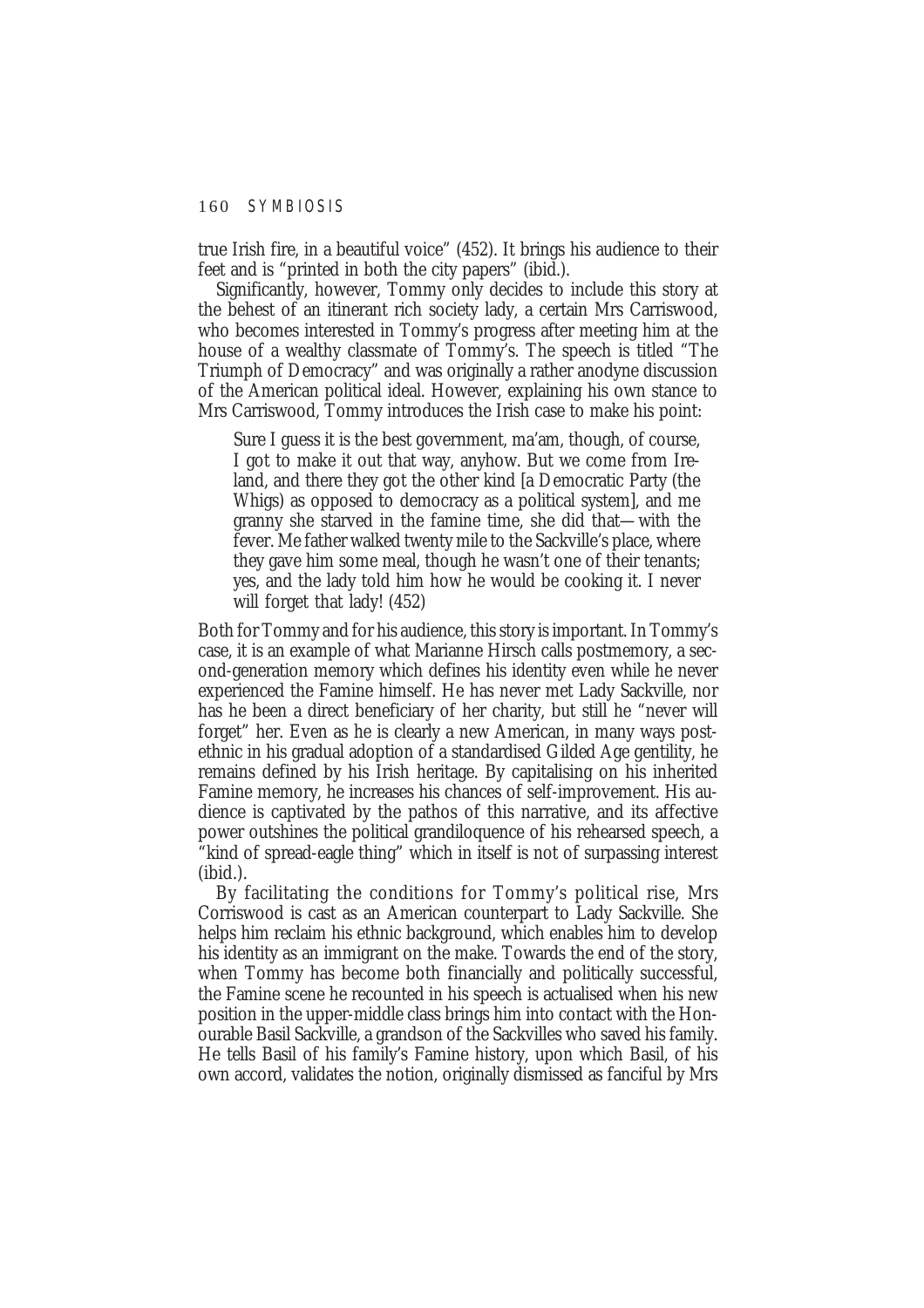Carriswood, that the Fitzmaurices are descended from a Hiberno-Norman noble family – apparently, Tommy's great-grandfather was a Viscount (461). This confirmation of ancestral glory completes Tommy's assimilation into high society, and Mrs Corriswood now refers to him as "the Honorable Thomas Fitzmaurice" (462). His class ascendancy is thus also an effect of his Famine story.

As such, although the Famine is itself not represented in the story other than as an anecdote, the story's chiastic plot with regard to class and charity ultimately pivots on the memory of the Famine in two senses. The rhetorical adoption of his father's Famine experiences inaugurates Tommy's rise to success, and the later reiteration of the same story when Tommy meets Basil Sackville caps it. This dynamic between diasporic memory and successful integration is familiar from other American Famine narratives of the time, particularly John F. Brennan's *Erin Mor* (1892), which combines a strong focus on American politics and the Irish-American role in the political development of the United States with a continuous awareness of the Irish past. Disingenuousness and blatant self-reinvention for political and material gain are punished severely in Brennan's novel, as is suggested by the example of Famine immigrant Barney Devoy, who denies the influence of the Famine to suggest that free trade did not have a pernicious effect on Ireland and should therefore be implemented as a matter of policy in the US. While Devoy becomes a wealthy and influential publican, politician, and industrialist, he comes to a sordid end in a typical moral twist which harks back to earlier Irish-American didactic fiction (see Cusack and Janssen).

The trajectory of Thanet's story is the inverse of that of *Erin Mor* and, unlike the novel, the story does not use a Manichean plot structure to exemplify its message – yet the underlying point is the same. Assimilation should not be at the expense of your allegiance to your ethnic background, even if successful integration will efface many distinctive features of your heritage: Tommy, for instance, loses his distinctive slangy way of speaking, which is already a fusion of the American English spoken in the neighbourhood where he lives and his parents' Irish brogue. Thus, while the story advocates self-malleability, it also prescribes a form of ethnic essentialism. This is further underscored by the way Tommy is described: he has "the true Irish-Norman face" and "a genuine Irish orator's mouth" (449).<sup>3</sup> The story thus exemplifies what Kevin Kenny has argued with regard to processes of assimilation in the US: "The acquisition of an ethnic identity—based not just on pre-migration culture but also on the new conditions in the host land—was a precondition or means to assimilation, rather than an obstacle" (147). In Thanet's view,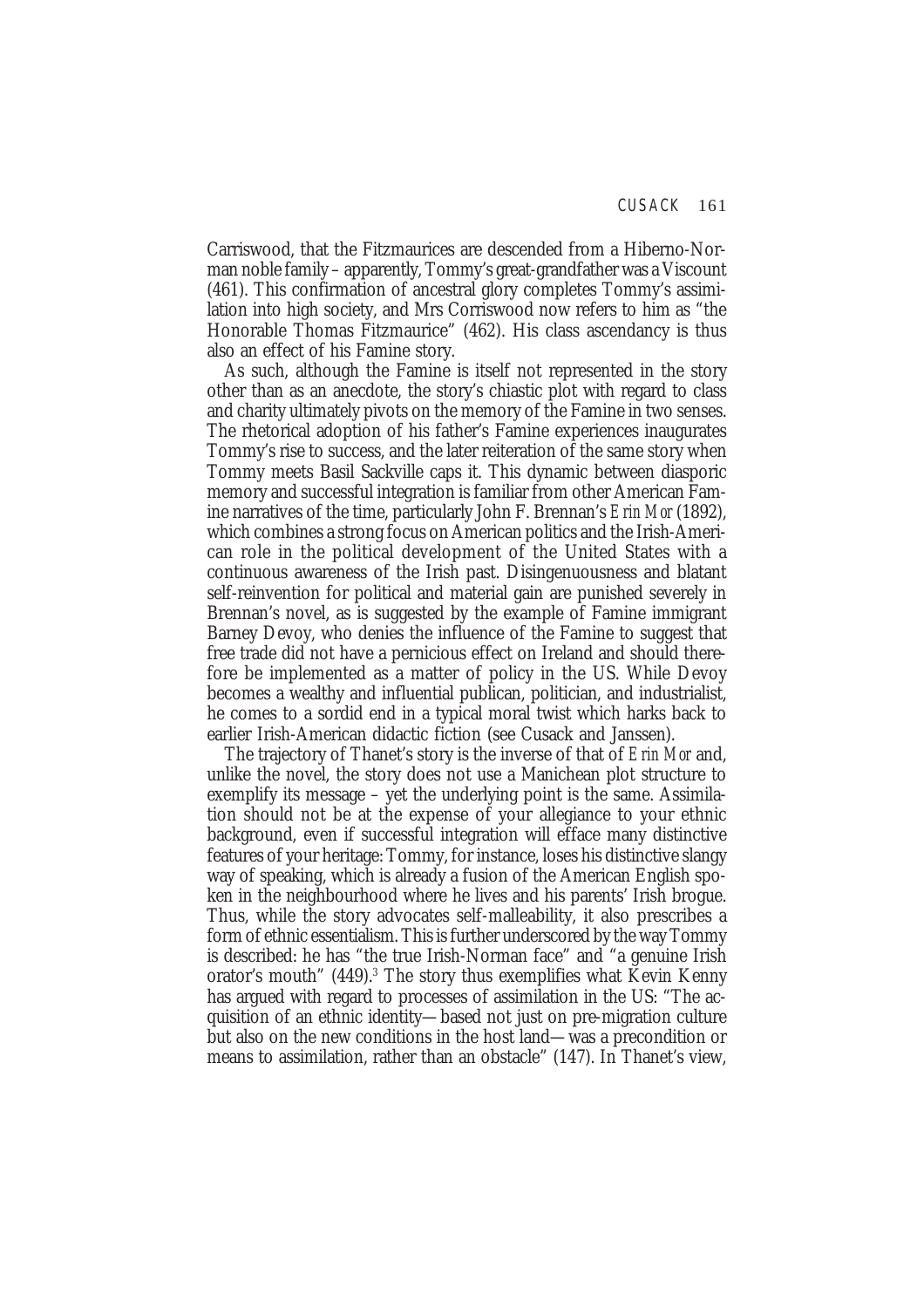the Irish are an interesting but not entirely unique example of the processes of assimilation and ethnic identity formation; similar themes also lie at the heart of her other "Stories of a Western Town," suggesting that she sees this as an American and not merely as an Irish-American story. Nevertheless, the fact that she wrote an earlier essay on the Famine, and identifies the Irish immigrants and their descendants entirely with a single event in the history of their home country is significant, as it suggests that the Irish-American self-image as being exiles from a famishing land became epithetic even outside the ethnic community.

# NATIONALISM, WAR AND MEMORY: MARY SYNON, "MY GRANDMOTHER AND MYSELF" (1916)

Like Thanet's "Tommy and Thomas," Mary Synon's "My Grandmother and Myself," is concerned with the role Famine memory plays as a constituent of ethnic and national identity in the United States and as a factor which influences Irish assimilation. The author of numerous stories and works of non-fiction whose work was often published by mass-market magazines, Synon was a committed Catholic writer, a staunch US patriot, and deeply involved with US politics; her writing usually mirrors these concerns. While little is known about her background, judging by her surname and her religion she was likely of Irish-American extraction. She was born in Chicago, and worked as a reporter for the *Chicago Journal* and the influential newspaper *New York World*, spending time in Ireland and London as a correspondent (Honey 338). During the First World War, she published a series of stories and essays to support the US war effort, many aimed at a young audience. "My Grandmother and Me" was first published in 1916 in *Scribner's Magazine* and republished in 1918 as the introduction to *My Country's Part*, a didactic work for a young audience on what it means to be 'American' during the war. Like John Brennan's *Erin Mor*, it responds directly to social and political developments, using the story of the Famine for leverage to influence current affairs.

While the Famine plays an important role in "My Grandmother and Myself," Irish history does not feature frequently in Synon's fictional oeuvre, and the story's main message features within other ethnic constellations in other stories, such as "The Fleet Goes By" (1914). Nevertheless, Synon's interest in the Famine is also reflected in her biography of the influential Irish-American nun Sr Emily Power, which contains several pages describing the crisis in language which betrays its author's affinity with John Mitchel's influential nationalist reading of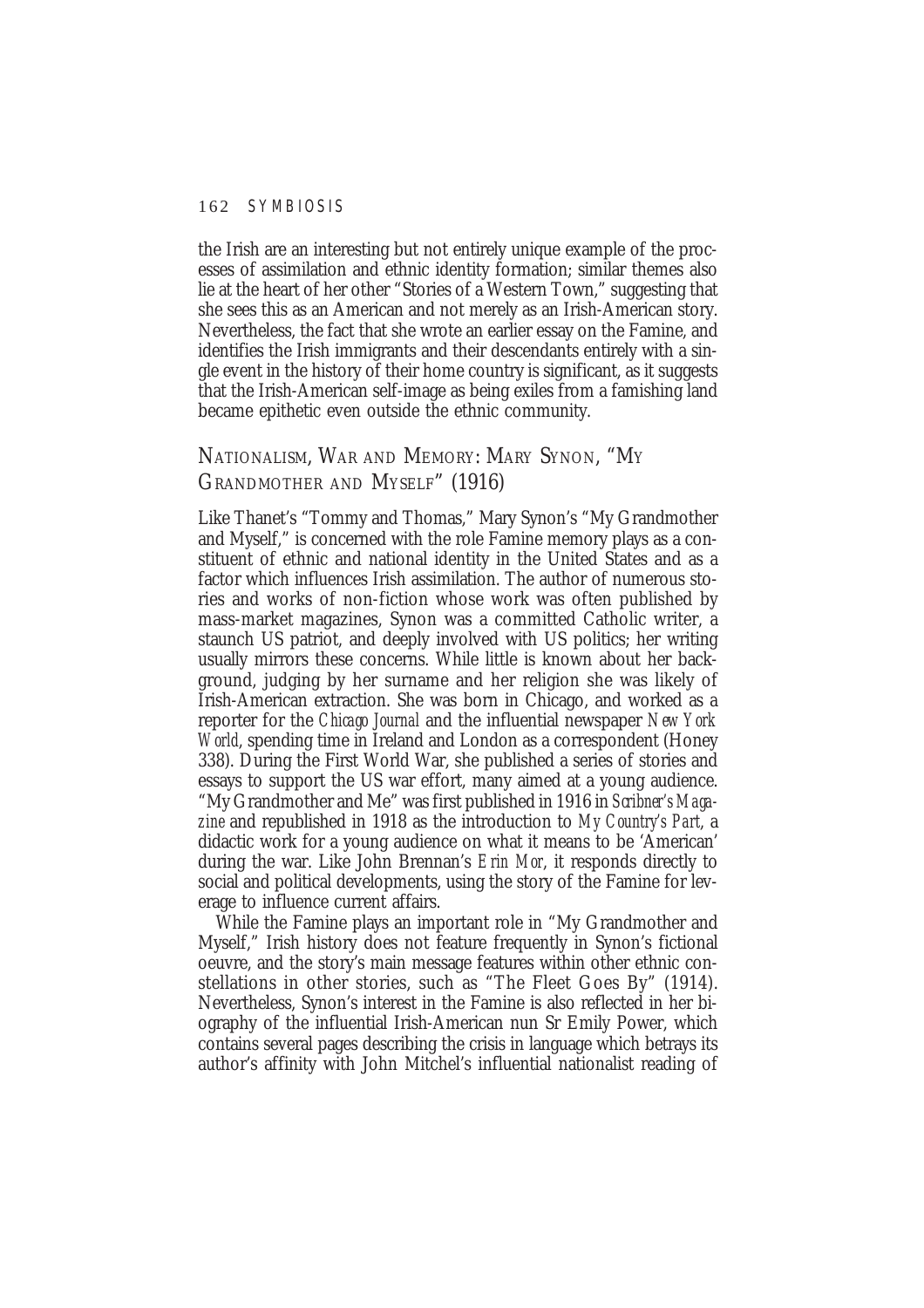the event as what would now be defined an act of genocide:

Any child – even a child of the privileged landlord class – growing up in those years of misery bore through life in his memory the mark of what he saw and what he heard. Ellen Power was no mere observer. She was one of the millions of sufferers from a governmental policy of oppression of industry and suppression of population. The English government was destroying Ireland by decree; the men and women, boys and girls who huddled, homeless, on the roads, or crouched, starving, beside cold hearthstones testified to the extent of that ordered destruction. (Synon, *Mother* 11)

While this biography was published four decades after "My Grandmother and Myself," the emphasis on memory in the description of the Famine is strongly reminiscent of the story, and some of the story's events may have been based on Power's life. Synon probably knew Power, who died in 1909, personally, and as such would already have known at least part of her biography when she wrote the story.

Like many other Famine stories, "My Grandmother and Myself" features multiple layers, placing the memory of the Famine at a remove from the reader. The first-person narrator, John or Shauneen, is a young Irish-American boy whose grandmother immigrated to the US immediately after the Famine. As transpires later in the story, the woman raised her son, also called John, fully by herself, after her Irish-American husband perished while fighting as a Union soldier in the Civil War (which suggests that he was devoted to his adopted country). Having never been to Ireland themselves, John Sr and Shauneen are more American than Irish, but while Shauneen self-identifies as an American (224), John is an ardent Irish nationalist who conspires with a number of acquaintances from different ethnic backgrounds to support the Germans, as their victory would spell the end of the British Empire; moreover, Germany had vowed to liberate Ireland should Kaiser Wilhelm's forces be victorious.4 Having lost family members to nationalist violence and disapproving of any action that could compromise the United States, the grandmother is vehemently opposed to the men's plot, and after finding out the location of their secret meetings she confronts them: "'Tis not England [...] that you fight with your plots. 'Tis America you strike when you strike here. And, as long as you stay here, be Americans and not traitors!" (229) While admitting that she misses Ireland, she ridicules John for his unquestioning devotion to a country he has never seen at the expense of the land where he was born, and which has enabled him to become an independent shop-owner rather than a landless labourer.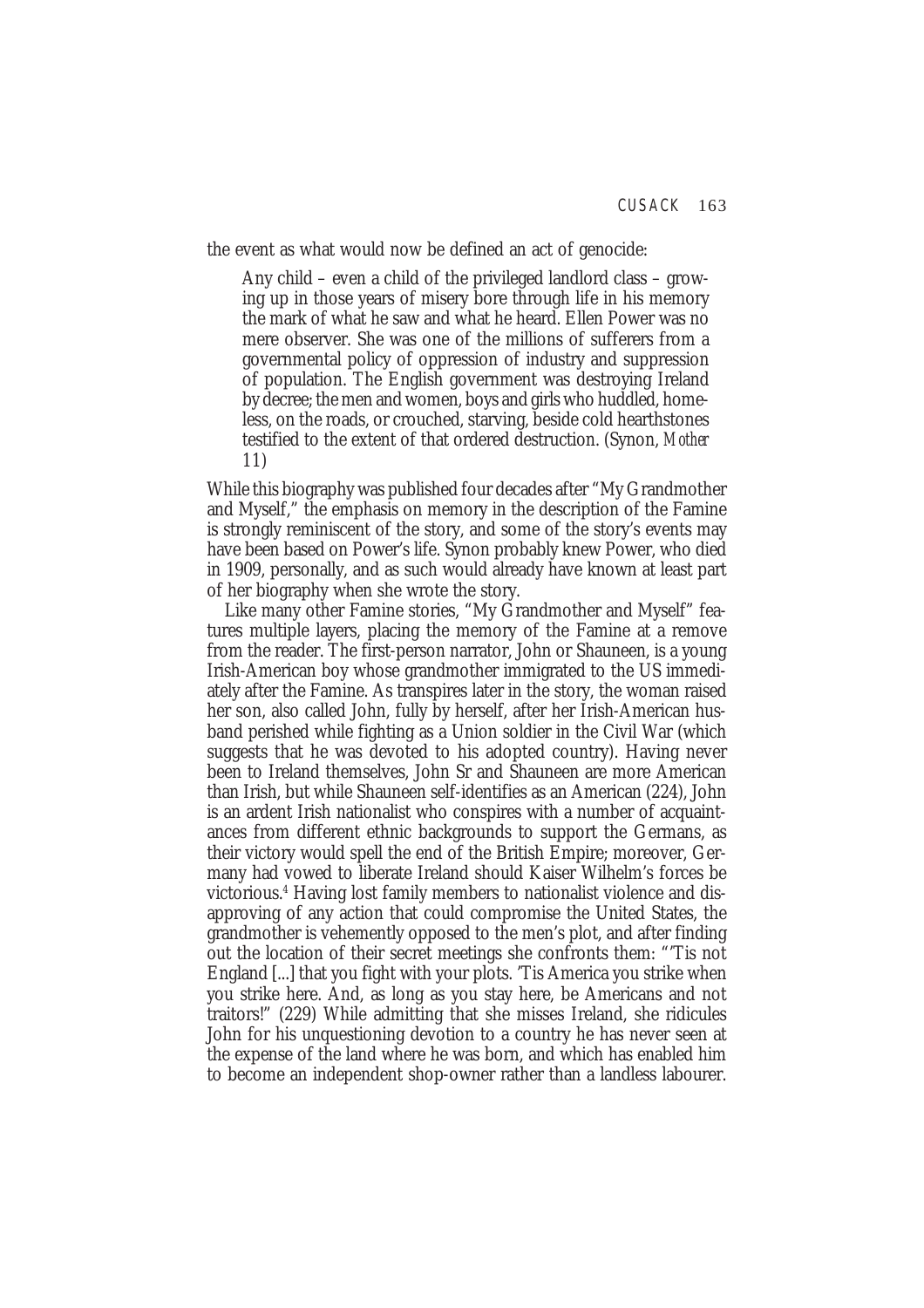When the grandmother praises New York, her son's "native town," John replies "I wish I'd been born in Ireland." His mother dismisses his romantic yearning: "She laughed. 'And if I'd stayed in Ireland I'd have starved [...] and little chance you'd have had of being born anywhere'" (227). The grandmother possesses an oracular yet commonsensical wisdom about the benefits of liberty and the hazards of political extremism, countering her son's effusions about Ireland and empire with a degree of realism and pragmatism that is the result of the hardships she has suffered in her life. As such, despite her age and her blindness, she is positioned as the most perceptive member of her family.

While narrator Shauneen is ostensibly the story's main protagonist, his main function is to act as his grandmother's confidant, and in many ways the story is simply a vehicle for his grandmother's extensive peroration, which comprises a quarter of the story. After he has guided his grandmother to the house where John's secret meeting is taking place, she asks him to take her to the Battery, to the location of Castle Garden, New York's old Emigrant Landing Depot. On the site of her entry into the United States, the grandmother relates her life story to her grandson and explains why she disapproves of her son's typically diasporic brand of virulent nationalism. Here, she recounts how everything she has done in her life in the United States has been in the light of the Famine, beginning her story with a rhetorical question: "You've heard tell of the famine, Shauneen [...], the great famine that fell on Ireland, blighting even the potatoes in the ground?" (230) She left Ireland after her father and one of her sisters had died, and by dint of her industry saved enough to bring over her surviving siblings as well. America was the land of opportunity, proving to be everything Ireland under its colonial regime could not be: "'Twas here we found the freedom the Irish had been fighting for. 'Twas here, away from landlords and landholding, away from famine and persecution, that we found that life need not be a thing of sorrow" (231).

John is a textbook example of the Irish exile, as his longing for return to a prelapsarian Ireland takes precedence over his everyday concerns. As Edward Said suggests in "Reflections on Exile," a persistent devotion to the otherness of being an exile often "translates into an intransigence that is not easily ignored" (182). The story's reference to Castle Garden can be read as a way to counter John's pernicious sense of exile, as it functions as a symbol of the family's social acceptability. After the opening of Ellis Island in 1890, Castle Garden became associated with earlier waves of emigrants, who by the time of the story would largely have become assimilated and thus no (longer) perceived as social threats or outsiders. Given the widespread public debate on 'desirable'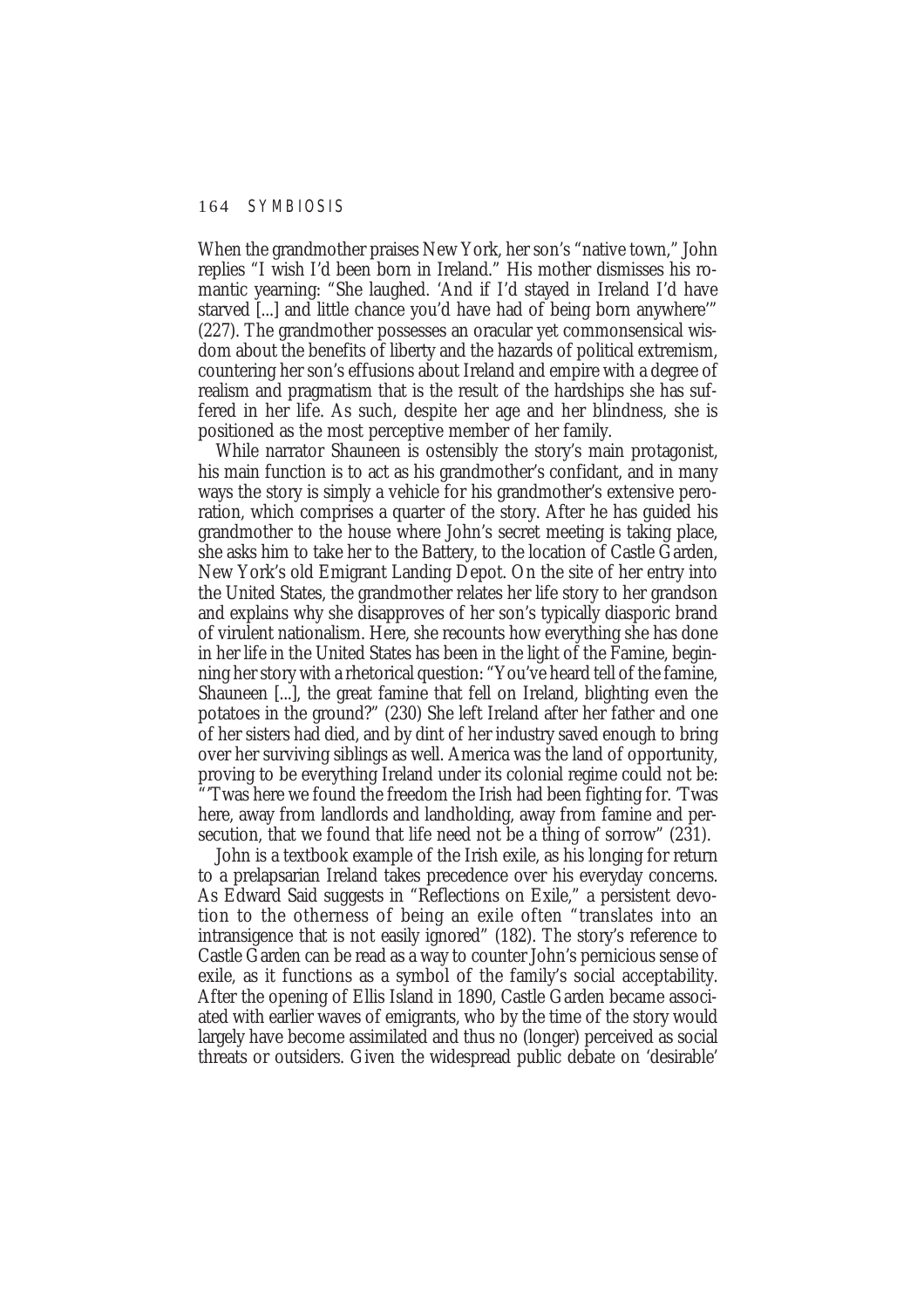and 'undesirable' immigrants at the time (which resulted in a series of xenophobic exclusion acts), the reference to this site of earlier European immigration is significant here. By conspiring with other (descendants of) immigrants to hinder the US war effort, John Sr suggests that immigrants may indeed be "traitors" (229), but the grandmother's insistence on the importance of gratitude and allegiance to the US aims to counter the notion that the Irish are undesirable immigrants.<sup>5</sup>

According to the logic of the story, it is important that the Famine be remembered, and its memory survives in transmission across generations, but Synon takes issue with the conviction that Irish-Americans are exiles and are under the influence of the Famine's moral imperative to oppose the British Empire by any means necessary. Instead, she uses the grandmother's Famine story to suggest that immigrants do not have to surrender their ethnic specificity – but their awareness of the hardships they have overcome should stimulate and not adulterate their dedication to the United States. For John Sr and Shauneen, this means that, like John's father during the Civil War, they should support the war effort and be US, rather than Irish, patriots first and foremost.

## **CONCLUSION**

In a recent essay David Lloyd emphasises that diasporic identity, and its manifold counterpoints with cultural memories of the homeland and myths of return, is premised on a process of self-identification in response to the realities of the diasporic homeland, not on a fixed set of conditions or characteristics that together constitute a homogenous, inalienable core of identity: "The dialectics of diaspora is in a crucial sense a negative dialectics, arriving not at sublation into the nation-state but into a state of suspension that throws ideologies of belonging into question" (par. 7). As such, Lloyd argues, the notion of idealised homelands and the concomitant ascendancy of myths of return are "better understood as the utopian rearticulation of a dystopic dwelling in estrangement from either the ancestral or the new nation" (ibid.). Echoing Lloyd's observation, both Thanet and Synon's stories call into question the expediency of the Irish-American sense of exile – not by ignoring or denying it, but by giving a tally of the benefits of immigration rather than a litany of its ills. While each story countenances that the Irish were forced by economic necessity to emigrate to the United States, and nostalgia plays an important role in the diasporic memory of their characters, their sense of loss is transmuted into something more positive, an attitude to benefit optimally from the opportunities given by the United States and not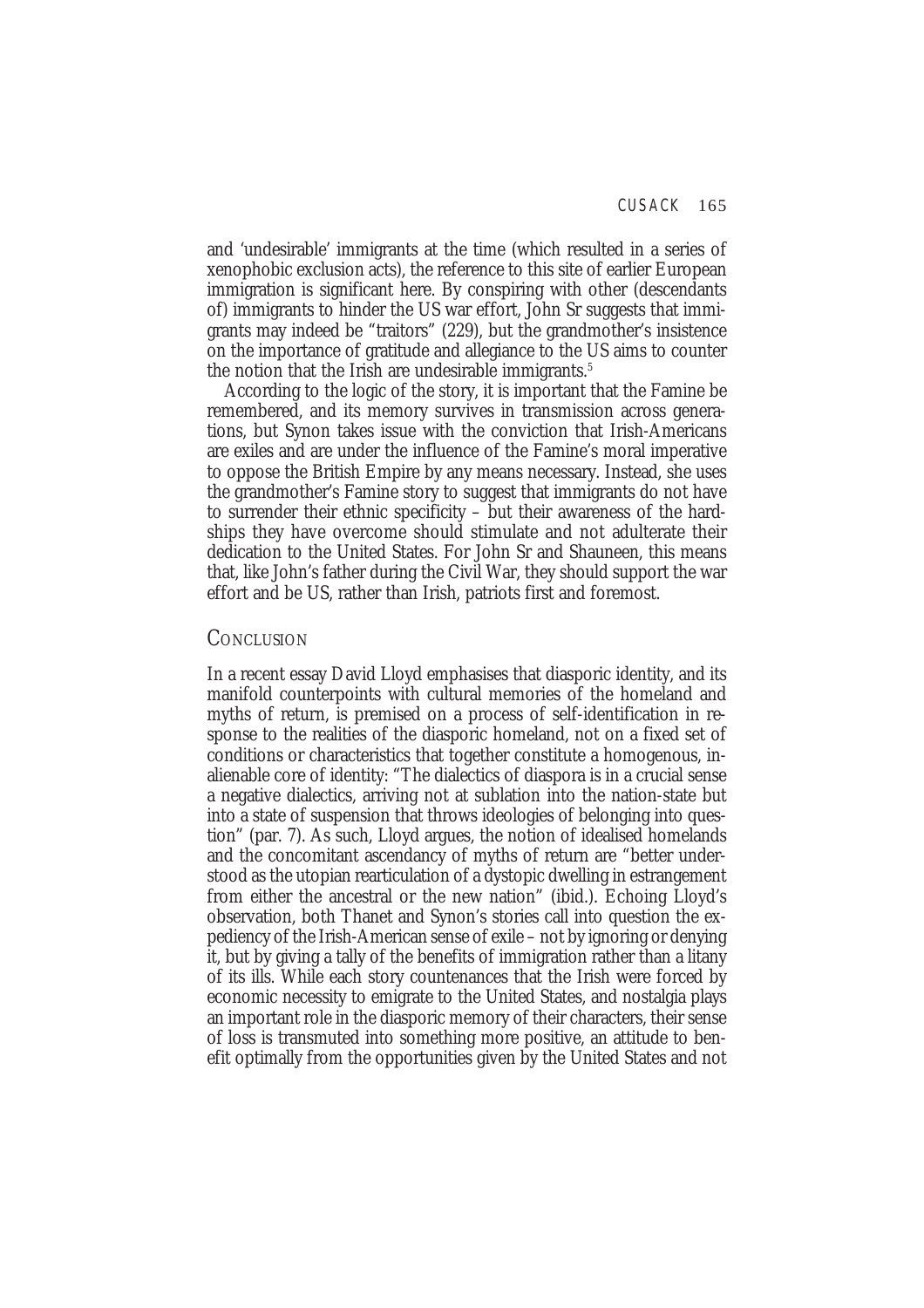dwell on the apparent involuntariness of their transatlantic relocation.

This is also central to other texts from this period that consider the Famine in the light of transgenerational integration into the host society. John Brennan's *Erin Mor*, for example, is also very much a hyphenated text; its protagonists' Irishness is a function of their successful and sincere adoption of a particular US self-image (Cusack and Janssen 409–12). As such, while these texts all hark back to the Famine past, they eschew an unproductive fixation on the troubles of the past, instead employing cultural memory for current purposes of self-improvement or -definition. Thus, while they subscribe to mythic and familiar renditions of the Famine past and emphasise it is important the younger generation know about their roots, their ethnic historicism is future-oriented. While the Famine signals loss, it also marks a contrast with the positive aspects of life in the United States; emigration is scripted as relocation, not dislocation. Ireland remains a utopia of the mind – a no-place set outside time – or a memory. Because of its atemporal or mnemonic character, it checks progression. In the United States, the memory of Ireland must be cherished, but as a motivation to get ahead in life, not as a lost idyll that is to be recuperated. It is an origin but not a destination – the key to progress is a dynamic cultural self-identification, not a strategy of cultural ossification.

What Thanet and Synon's stories and several similar texts do is interrogate the orthodoxies and unreconstructed ideologies that had conglomerated around constructions of Irish-American identity, particularly with regard to the Famine. By so doing, such stories confront us with the need to also interrogate present-day scholarly orthodoxies about the development of Irish-American self-imaginations and the afterlife of the Famine. Furthermore, they remind us that there remain reams of newspaper, periodical, and archival sources that have yet to be studied in detail, and which may complicate academic narratives and lend new voice to diasporic histories. The examples and developments sketched in this article suggests that the memory of the Famine was not actively suppressed in response to a lingering cultural trauma, but rather that the event was so familiar as to require no extensive explanation. Unlike scholarship on the Irish afterlives of the Famine, studies of the transatlantic memory of the Famine are relatively few in number and often insufficiently self-critical (for notable exceptions see Mark-FitzGerald, McMahon, and Corporaal and King). We should continue interrogating our approaches to sources, lest we perpetuate a particular approach to the memory of the Famine in American and Irish-American culture which neglects a large amount of nineteenth- and early twentieth-century source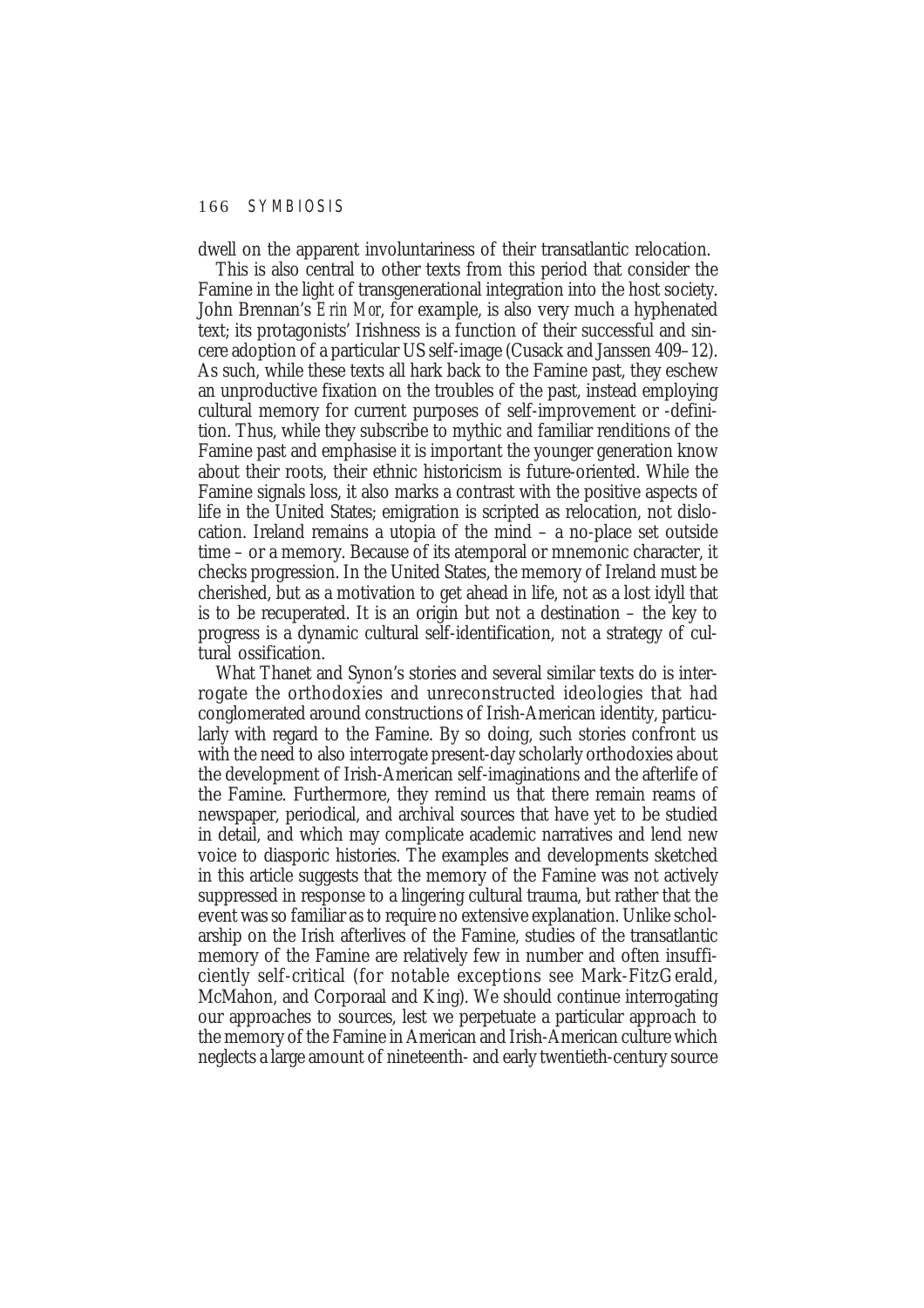material from periodicals, both mainstream and niche, demonstrating the need for an alternative approach. Such a change will yield further options for new directions, including an exhaustive cultural survey of the transatlantic circulation of Famine memory, and a broader comparative exploration of the many afterlives of Irish history in Irish-American popular fiction.

*Radboud University Nijmegen*

## **NOTES**

- This work was supported by the European Research Council under grant agreement number 262898-FAMINE. The author would like to thank Marguérite Corporaal, Lindsay Janssen, Emily Mark-FitzGerald, the editors of this special issue, and the peer reviewers for their feedback.
- 1. The "lace curtain" school of writing represented the rise of Irish immigrants to the middle classes and the achievement of Anglo-Saxon genteelness and respectability. The term was used semi-pejoratively from the 1890s onwards, and was reclaimed by Francis Walsh in 1979 as a label to describe this literary genre (see also Fanning 153– 237).
- 2. Although neither the exact location nor the name of the "Misses C—" is given, the family in question is likely the Cox family, who owned several manor houses in the area of Dunmanway, west Cork. The sisters Martha and Katherine Cox were benevolent landlords and went to great lengths to help reduce suffering among their tenants (See Kinealy 152–3). I have not been able to locate the letters Thanet refers to; nor have I been able to find references to them in other works. The historical sources I have consulted do not reference a US-based brother; instead, they suggest that the Cox sisters were themselves the owners of the estate.
- 3. The description of Tommy as a "true Irish orator" who moreover lectures on the Famine echoes Thanet's earlier essay on the Famine, where she suggests that "[y]our Irish orator will picture, with savage eloquence" the horrors of the Famine (Thanet, "Irish Gentlewoman," 338).
- 4. As Thomas J. Rowland argues, many Irish-Americans were torn between grasping the opportunity to strike the British a blow by not supporting the Allied war effort and the moral imperative to support the US: "While it provided a unique opportunity to prove their loyalty to their adopted country, it challenged them to deal with long-term longings for Irish independence under new and different geo-political realities" (3). Irish Parliamentary Party leader John Redmond, however, supported the British campaign against Germany, which antagonised many Irish-American nationalists, particularly following the failure of the Easter Rising (Finnegan 96). As Synon's story came out a few months after the Easter Rising, this issue would have carried extra significance.
- 5. I would like to thank Emily Mark-FitzGerald for suggesting this reading of Castle Garden in the story.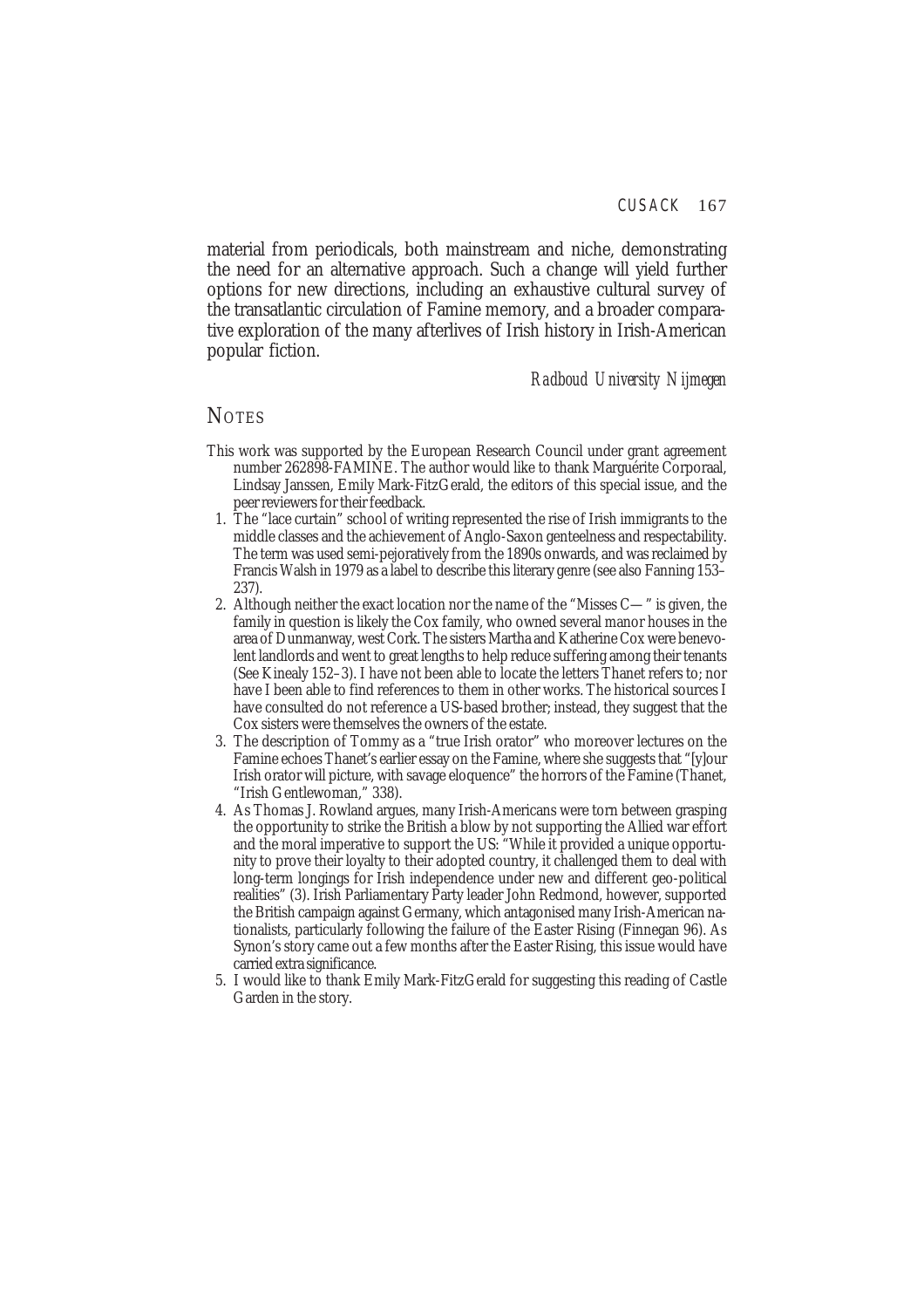# WORKS CITED

- Belchem, John. "Nationalism, Republicanism and Exile: Irish Emigrants and the Revolutions of 1848." *Past and Present* 146 (1995): 103–35.
- ——. "'Freedom and Friendship to Ireland': Ribbonism in Early Nineteenth-Century Liverpool." *International Review of Social History* 39.1 (1994): 33–56.
- Byrne, Jason P. "Cultural Memory, Identity, and Irish-American Nostalgia." *Memory Ireland. Volume 2: Diaspora and Memory Practices*. Ed. Oona Frawley. Syracuse, NY: Syracuse University Press, 2012. 49–60.

Byron, Reginald. *Irish America*. Oxford: Oxford University Press, 1999.

- Claghorn, Kate Holladay. "Our Immigrants and Ourselves." *Atlantic Monthly* 56.816 (1900): 535–48.
- Corporaal, Marguérite, and Jason King, eds. "Irish Global Migration and Famine Memory." Spec. issue of *Atlantic Studies: Global Currents* 11.3 (2014).
- Cusack, Christopher, and Lindsay Janssen. "Famine, Home, and Transatlantic Politics in Two Late Nineteenth-Century Irish-American Novels." *Atlantic Studies: Global Currents* 11.3 (2014): 403–18.
- Dowling, Robert M. *Slumming in New York: From the Waterfront to Mythic Harlem*. Urbana, IL: University of Illinois Press, 2007.
- Fanning, Charles. *The Irish Voice in America: 250 Years of Irish-American Fiction*. Lexington, KY: University of Kentucky Press, 2000.
- Finnegan, Richard B. "Irish-American Relations." *Ireland on the World Stage*. Ed. William Crotty and David E. Schmitt. Harlow: Pearson, 2002. 95–110.
- Foster, John Wilson. *Irish Novels 1890-1940: New Bearings in Culture and Fiction*. Oxford: Oxford University Press, 2008.
- Frawley, Oona. "Introduction." *Memory Ireland. Volume 2: Diaspora and Memory Practices*. Ed. Oona Frawley. Syracuse, NY: Syracuse University Press, 2012. 3–11.
- Gray, Richard. *A History of American Literature*. Malden, MA: Blackwell, 2004.
- Hirsch, Marianne. *Family Frames: Photography, Narrative and Postmemory*. Cambridge, MA: Harvard University Press, 1997.
- Honey, Maureen. "Mary Synon." *Breaking the Ties that Bind: Popular Stories of the New Woman 1915–1930*. Ed. Maureen Honey. Norman, OK: University of Oklahoma Press, 1998. 338.
- Kelly, Mary C. *Ireland's Great Famine in Irish-American History: Enshrining a Fateful Memory*. Lanham, MD: Rowman and Littlefield, 2013.
- Kenny, Kevin. "Diaspora and Comparison: The Global Irish as a Case Study." *Journal of American History* 90.1 (2003): 134–62.
- Kinealy, Christine. *Charity and the Great Irish Famine: The Kindness of Strangers*. London: Bloomsbury, 2013.
- Lee, J.J. "Introduction: Interpreting Irish America." *Making the Irish American: History and Heritage of the Irish in the United States*. Ed. J.J. Lee and Marion R. Casey. New York: New York University Press, 2006. 1–60.
- Lloyd, David. "What's in a Name: The Dialectics of Diaspora and Irish Emigration." *Breac* 1.1 (2013). Web. 27 Oct. 2014. <http://breac.nd.edu/articles/36705-whats-in-aname-the-dialectics-of-diaspora-and-irish-emigration>.
- Lloyd, David, and Peter D. O'Neill. "Introduction." *The Black and Green Atlantic: Cross-Currents of the African and Irish Diasporas*. Basingstoke: Palgrave Macmillan, 2009. xv–xx.
- MacRaild, Don. "Introduction. The Great Famine and Beyond: Irish Migrants in Britain